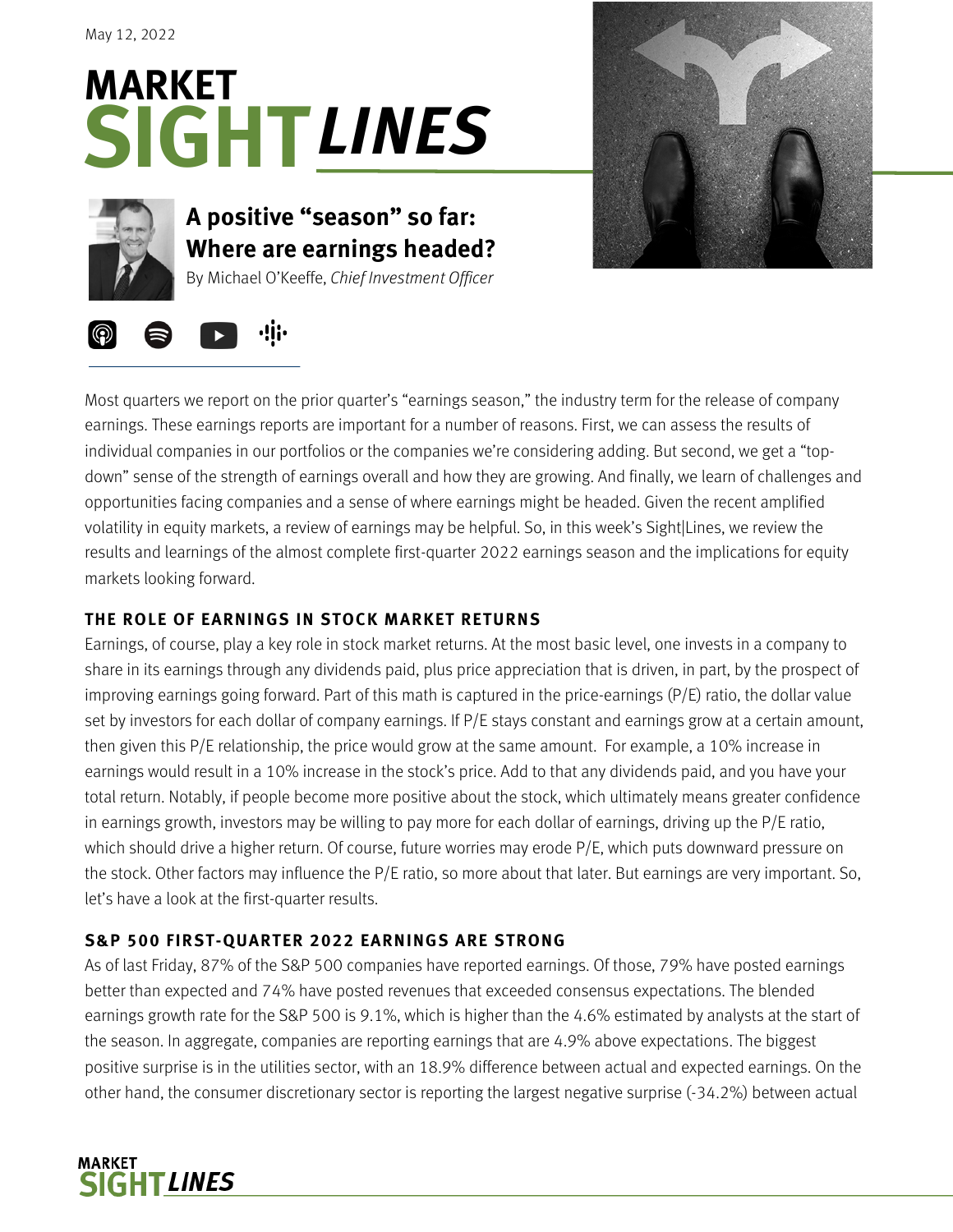and estimated earnings. Given the risk-off sentiment, companies that report negative earnings surprises have seen a larger average price decline (-3.5%) relative to recent history.

#### **SUPPLY CHAINS AND COST PRESSURES WEIGHING ON RESULTS**

The consumer discretionary sector is the worst-performing in the S&P 500, down 29.4% this year. Companies reporting in this sector, such as Amazon, Tesla, Home Depot, and Nike, have mentioned a few common themes during their calls. For example, while inventory levels have started to improve, supply chain disruptions are still impacting revenue. COVID-related restrictions in China are creating challenges for retail traffic and demand. And rising prices along with a labor shortage, especially in hotels and restaurants, are creating some pressure on margins.

#### **HOW EARNINGS FORECASTS ARE EVOLVING**

Figure 1 shows how the consensus forecasts of earnings growth for 2022, 2023, and 2024 have been changing over the last year. We started 2021 with the consensus view that earnings would grow 16.6% and 9.6% for 2022 and 2023, respectively. But continued inflationary pressures stemming from supply chain disruptions, Russia's invasion of Ukraine, and China's zero-COVID policy have led to a more hawkish Federal Reserve (Fed). As a result, analysts have lowered some earnings forecasts for the year. The latest estimates forecast earnings growth of 10.1%, 10.0%, and 8.9% for 2022, 2023, and 2024, respectively. As a point of reference, our long-term earnings growth assumption for U.S. large cap stocks is 6.0%.

#### **OTHER LEARNINGS FROM THIS EARNINGS SEASON**

During earnings season, market watchers sometimes develop a sense of an overall "feel" for the environment. Sometimes many are upbeat, sometimes they are balanced (some positive, some negative), and other times there is a general sense of worry or concern looking forward. These sentiments are often captured through a company's "forward guidance." During the first-quarter earnings season, 72 of the S&P 500 companies reporting thus far have issued guidance for the next quarter, 50 of which have been negative. This percentage (69%) is above the 5 and 10-year averages. When we consider this along with the shift in Fed policy, higher rates, and overall market volatility, the environment may be putting downward pressure on P/Es, ultimately fueled by investors' more muted optimism about longer-term future earnings. This helps explain, in part, why markets have lost ground in 2022. The forward 12-month P/E ratio for the S&P 500 is 17.6X, which is below the five-year average (18.6X) but above the 10-year average (16.9X).

#### **CONCLUSION**

When we develop our "near-term" guidance on stocks, we often ask ourselves the question: Do we see markets higher a year from now? In the current environment, our answer to that question is "yes," but we acknowledge the challenges facing investors, the increased volatility, and the risks to the downside. Our analysis of earnings season is a big input to our process. And still, given the evidence that earnings are holding up, we do see equities higher a year from now.

#### **Michael P. O'Keeffe, CFA**

*Chief Investment Officer* michael.okeeffe@stifel.com